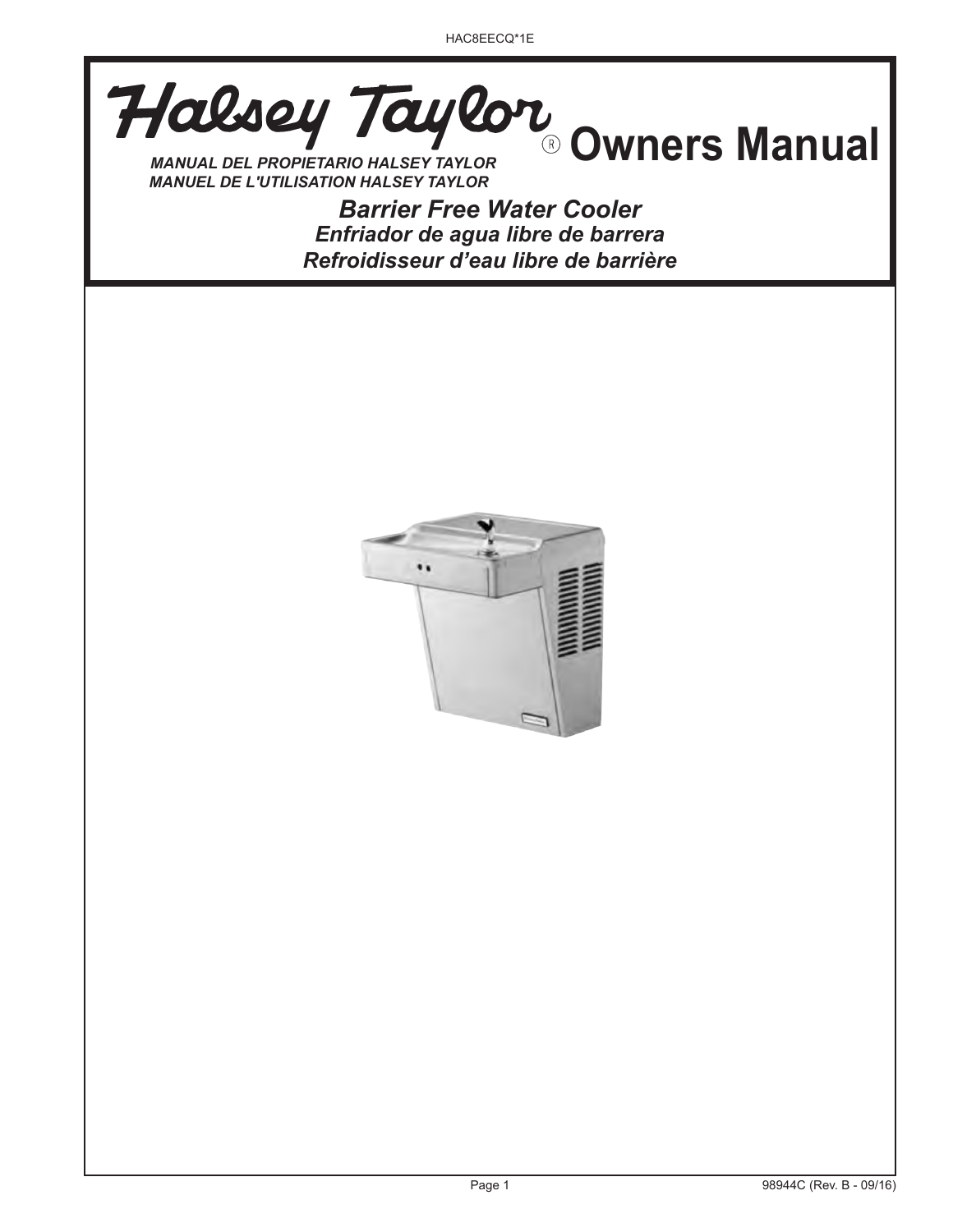# **Note: Danger! Electric shock hazard. Disconnect power before servicing unit. Nota: peligro! Peligro de descarga eléctrica. Desconecte antes de reparar la unidad. Remarque : Danger ! Risque d'électrocution. Débrancher avant de réparer l'appareil.**

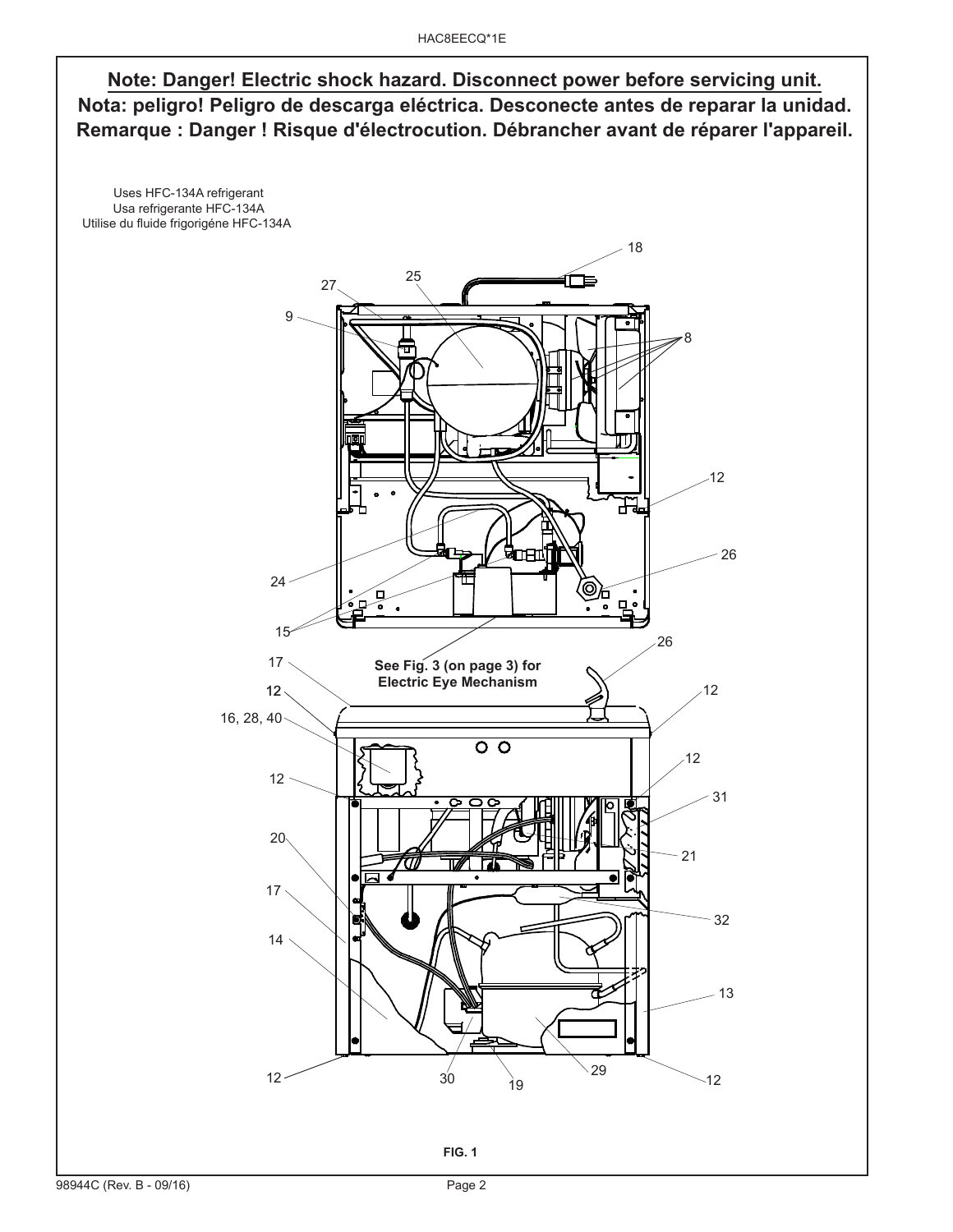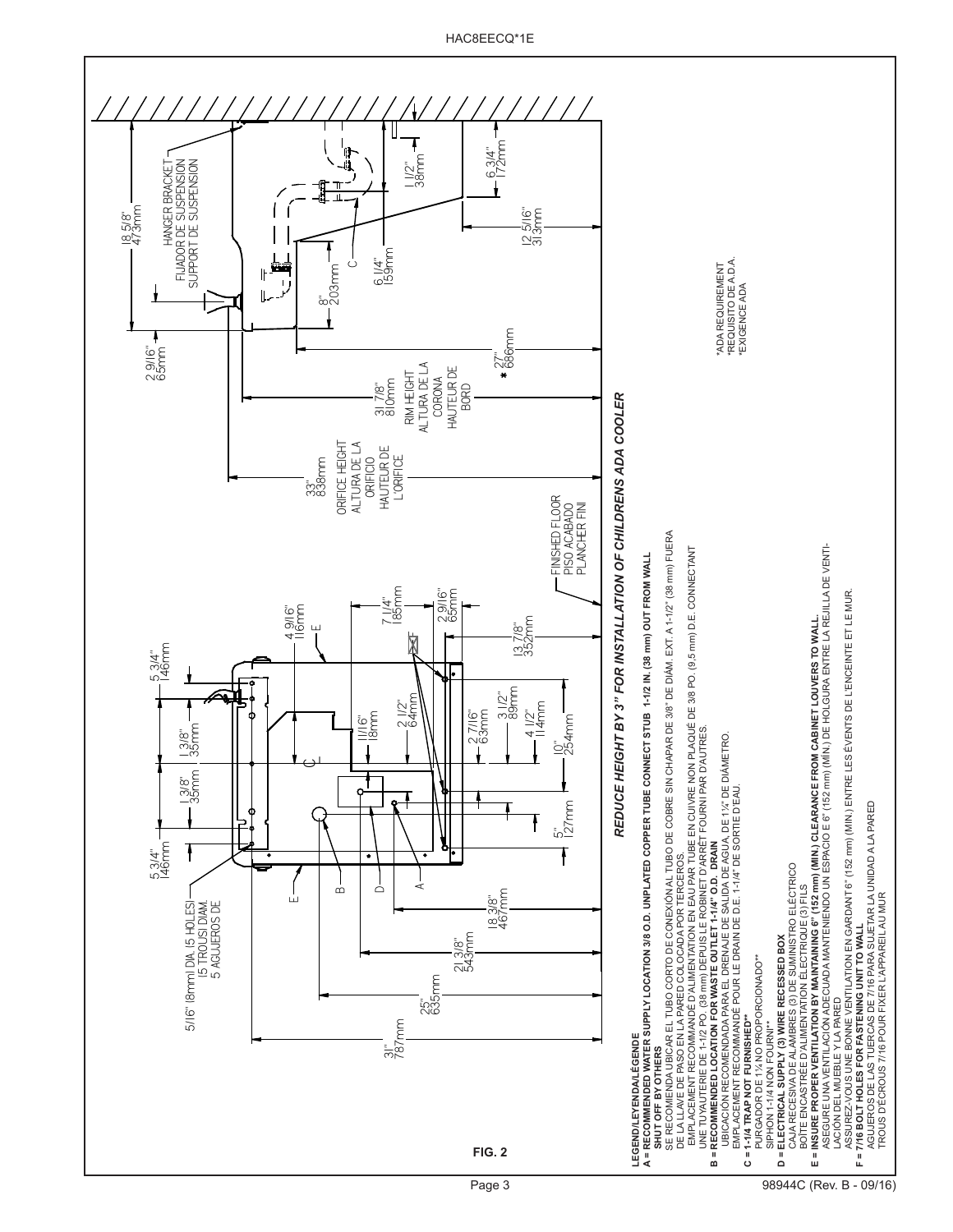

**SENSOR CONTROL:** If sensor fails to operate valve mechanism or operates erratically, check the following.

- A**.** Ensure there are no obstructions within a 40-inch radius from front of cooler.
- B**.** Check wire connections at solenoid valve and sensor. **CAUTION:** Make sure unit is unpluged
- before checking any wiring. C**.** Ensure proper operation of solenoid valve. If there is an audible clicking sound yet no water flows, look for an obstruction in the valve itself or elsewhere in the water supply line.
- **Sensor Range Adjustment:** The electronic sensor used in this cooler is factory pre-set for a "visual" range of 36 inches. If actual range varies greatly from this, or a different setting is desired, follow the range adjustment procedure below: **a.** Remove front panel of cooler.
- **b.** Using a small tip screwdriver, rotate range adjustment screw clockwise to increase range and counter-clockwise to decrease range. (See Fig. 3).

 **CAUTION:** Complete range of sensor (24-46 inches) is only one turn of the adjusting screw.

**c.** Replace the front panel.

**CONTROL DEL SENSOR:** Si el sensor falla en su operación del mecanismo de las válvulas o funciona de modo inconstante, compruebe lo siguiente.

- A. Asegúrese que no existen obstrucciones dentro de un radio de 40 pulgadas (1016mm) en frente del enfriador.
- B. Verifique las conexiones de los cables en la válvula de solenoide y el sensor.  **PRECAUCIÓN:** Asegúrese que la unidad está
- desconectada antes de verificar el cableado. C. Asegure la operación correcta de la válvula del solenoide. Si no existe un sonido audible de chasquidos y sin embargo, el agua no
- fluye, busque una obstrucción en la válvula misma o en algún otro sitio dentro de la tubería de suministro.

# **CONTROLE DU CAPTEUR:** Si le capteur ne

- peut commander le mécanisme du robinet ou fonctionne incorrectement, vérifiez le point suivant: A. Vérifiez qu'il n'existe pas d'élément
	- obstruant le passage dans un rayon d'1 mètre autour du ventilateur.
	- B. Vérifiez les branchements reliés àl'électrorobinet et au capteur. **ATTENTION:** Assurez-vous que l'unité est débranchée avant de vérifier tout branchement.
	- C. Vérifiez le bon fonctionnement de l'électrorobinet. Si vous entendez un bruit de cliquetis et que l'eau ne coule pas, vérifiez qu'aucun élément dans le robinet ou dans toute autre partie de l'alimentation en eau n'obstrue le passage.
- **Réglage de la plage du capteur:** la plage « visuelle » du capteur électronique de ce refroidisseur est réglée est usine à 91,5 cm. Si la plage actuelle varie considérablement par rapport à cette mesure ou si vous souhaitez modifier le réglage, référez-vous à la procédure ci-dessous:
- **a.** Retirez le panneau avant du refroidisseur. **b.** À l'aide d'un petit tournevis, vissez la vis de réglage de la plage dans le sens des aiguilles d'une montre pour l'augmenter ou dans le sens
- contraire des aiguilles d'une montre pour la diminuer. (Voir fig. 3). **AVERTISSEMENT:** il suffit de tourner la vis de réglage d'un tour pour faire défiler la plage
- complète du capteur (61 cm à 117 cm).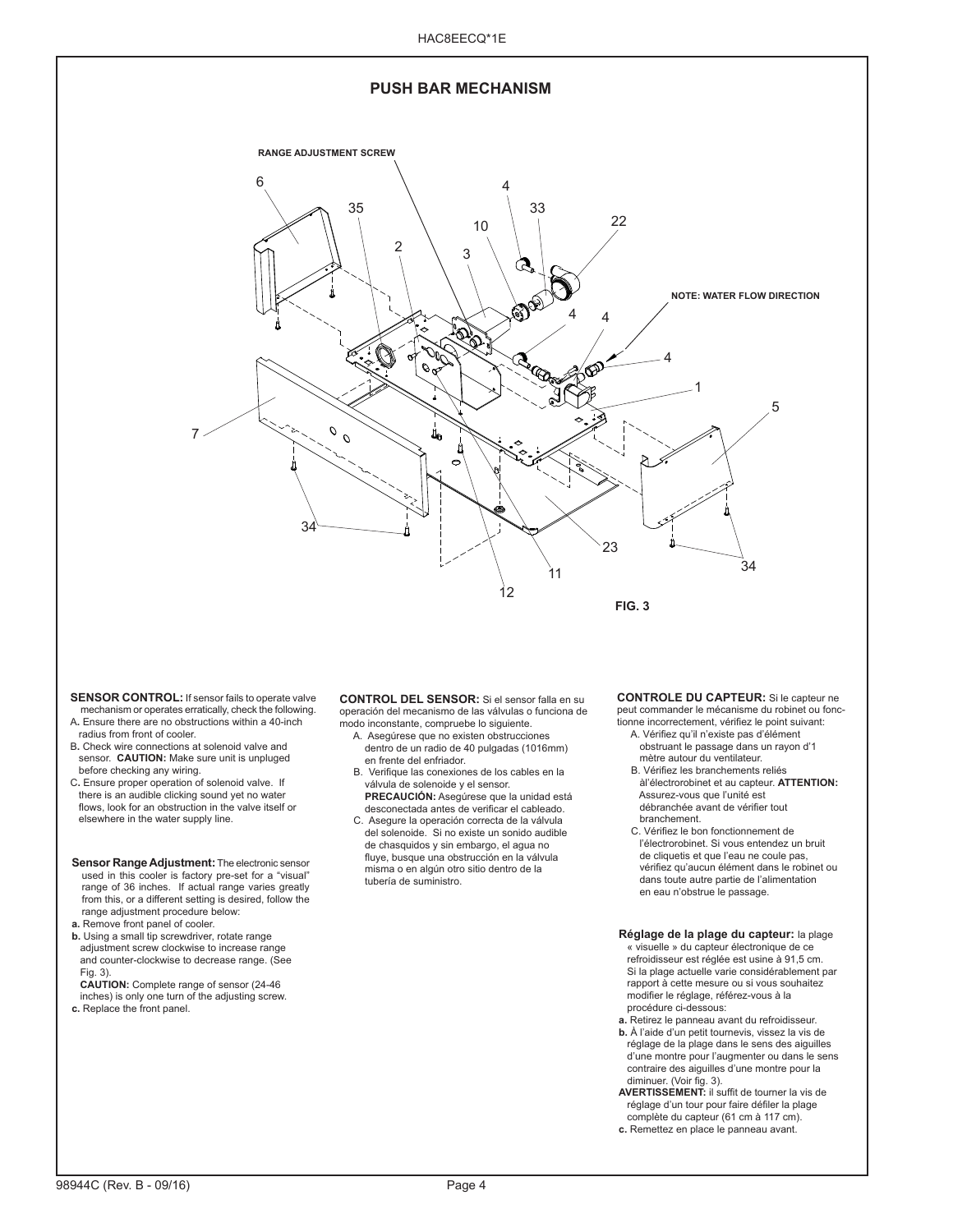#### **IMPORTANTE TODO EL SERVICIO DEBERÁ SER EFEC-TUADO POR UNA PERSONA DE SERVICIO AUTORIZADA**

#### **HANGER BRACKETS & TRAP INSTALLATION**

- 1) Remove hanger bracket fastened to back of cooler by removing one (1) screw.
- 2) Mount the hanger bracket and trap as shown in Figure 2.
- **NOTE:** Hanger Bracket MUST be supported securely. Add fixture support carrier if wall will not provide adequate support.

### **IMPORTANT:**

- 4 1/8 in. (105mm) dimension from wall to centerline of trap must be maintained for proper fit.
- Anchor hanger securely to wall using all five (5) 5/16" in. dia. mounting holes.
- Install straight valve for 3/8" O.D. tube.

### **INSTALLATION OF COOLER**

- 3) Hang the cooler on the hanger bracket. Be certain the hanger bracket is engaged properly in the slots on the cooler back as shown in Fig. 4.
- 4) Loosen the two (2) screws holding the lower front panel at the bottom of cooler base and two (2) screws at the top. Remove the front panel and set aside.
- 5) Connect water inlet line--See Note 4 of General Instructions.
- 6) Remove the slip nut and gasket from the trap and install them on the cooler waste line making sure that the end of the waste line fits into the trap. Assemble the slip nut and gasket to the trap and tighten securely.

#### **START UP Also See General Instructions**

- 7) Stream height is factory set at 45-50 PSI. If supply pressure varies greatly from this, readjust stream height to approximately 1-1/2" (38mm) above the bubbler guard by turning adjustment screw, accessible by removing front panel,Item No.7 (see Fig.3 & 5).
- 8) Replace the front panel and secure by retightening four (4) screws.

# **El PARENTESIS del GANCHO & la INSTALACION de la TRAMPA**

- 1) Quita gancho paréntesis abrochó para apoyar de
- más fresco quitando uno (1) tornillo. 2) Monta el paréntesis de gancho como mostrado en
- la Fig 2. **La NOTA:** Paréntesis de Gancho se debe sostener
- seguramente. Agregue instalación fija portador de apoyo si pared no proporcionará apoyo adecuado. **IMPORTANTE:**
- 4 1/8 en. (105 mm) la dimensión de la pared a la línea central de la trampa se debe mantener para el ataque apropiado.
- El gancho del ancla seguramente a usar de pared todo y cinco (5) 5/16 en. dia. hoyos que montan.
- Instale la válvula directa para el tubo de 3/8" de diámetro externo.

#### **INSTALACIÓN DEL ENFRIADOR DE AGUA**

- 3) Suspenda el enfriador en el fijador de suspensión. Asegúrese que el fijador de suspensión calce correctamente en las ranuras de la parte posterior del enfriador como se indica en la figura 4.
- 4) Afloje los dos (2) tornillos que sostienen la parte inferior del panel en la parte inferior de la base del enfriador y los dos (2) tornillos en la parte superior. Quite el panel frontal y póngalo a un lado.
- 5) Conectar el tubo de entrada de agua. Ver la Nota 4 en las Instrucciones Generales.
- 6) Quite la tuerca de retención y el obturador del purgador y instálelos en el tubo de desagüe asegurándose que la parte final del tubo de desagüe calce en el purgador. Ensamble la tuerca de la ranura y el obturador y apriete en forma segura.

# **PUESTA EN MARCHA**

#### **Vea Manual de los Instrucciones Generales** 7) La altura del chorro se determina en la fábrica a 45-50 PSI. Si la presión del suministro varía demasiado de este valor, reajuste la altura del chorro a aproximadamente 1-1/2" por encima del protector del borboteador dando vuelta al tornillo de ajuste sacando el panel frontal de empuje, Artículos 7 (vea Fig. 3 y 5).

8) Vuelva a colocar el panel frontal y asegúrelo apretando nuevamente los cuatro (4) tornillos.

#### **IMPORTANT TOUT ENTRETIEN DOIT ÊTRE EFFECTUÉ PAR UN REPRÉSENTANT AUTORISÉ**

#### **LE CROCHET DE CINTRE & L'INSTALLATION DE PIEGE**

- 1) Enlève le crochet de cintre a attaché pour soutenir de plus frais en enlevant celui (1) la vis.
- 2) Monter le crochet de cintre selon la Figure 2. **LA NOTE:** le Crochet de Cintre doit être assurément
- soutenu. Ajouter le transporteur de soutien d'accessoire si le mur ne fournira pas le soutien suffisant.

#### **IMPORTANT:**

- 4 1/8 dans. (105 mm) la dimension du mur à centerline de piège doit être maintenue pour l'ajustement convenable.
- Ancrer le cintre assurément à l'utilisation de mur tout five (5) 5/16 dans. dia. les trous qui montent.
- Installez la soupape droite dans le tuyau de D.E. 3/8".

### **INSTALLATION DU REFROIDISSEUR**

- 3) Installez le refroidisseur sur les supports en vous assurant que ceux-ci sont bien installés dans les fentes à l'arrière du refroidisseur tel qu'indiqué à la figure 4.
- 4) Dégagez les deux (2) vis retenant le panneau inférieur avant au bas de la base du refroidisseur ainsi que deux (2) vis sur le dessus. Retirez le panneau avant et mettez-le de côté.
- 5) Connectez l'alimentation en eau. Voir note 4 des instructions générales.
- 6) Retirez l'écrou coulissant et le joint du siphon et installez-les sur la conduite résiduaire du refroidisseur en vous assurant que le bout de la conduite entre bien dans le siphon. Installez l'écrou coulissant et le joint au siphon et resserrez bien.

#### **MISE EN MARCHE Voir Manuel de les Directives Generales**

- 7) Le niveau d'écoulement est réglé en usine à 45-50 Lb/ po<sup>2</sup> . Si la pression varie beaucoup de ce point, ajustez le niveau à nouveau à environ 1-1/2" (38mm) au-dessus du protège-barboteur en tournant la vis de réglage du régleur que l'on trouve en retirant le panneau, article 7 (voir fig. 3 et 5).
- 8) Replacez le panneau avant et fixez le en place en resserrant les quatre (4) vis.